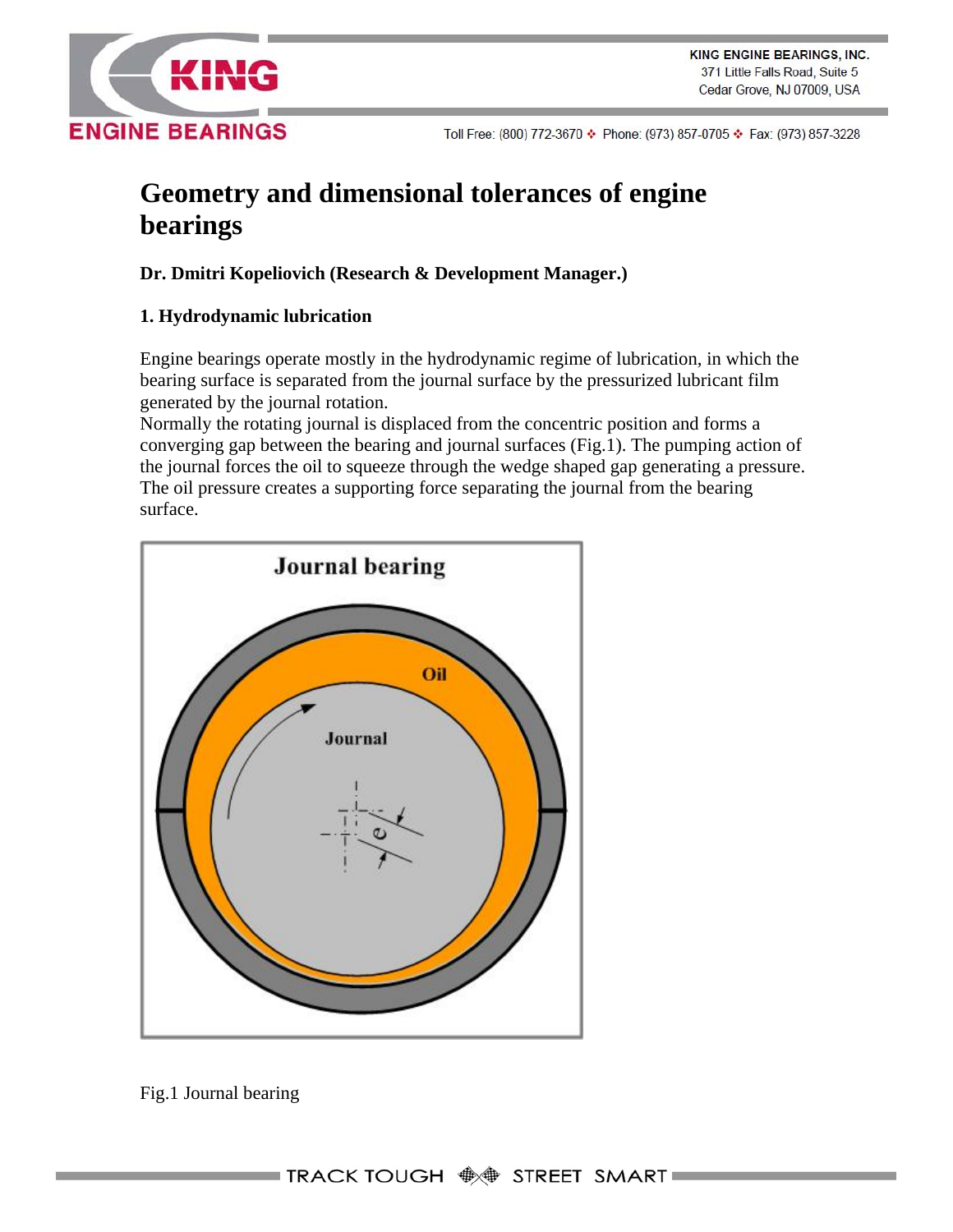

The minimum value of the oil film thickness may reach down to 0.00002" (1/100 of a human hair diameter). Such a small gap between the bearing and the journal surfaces demonstrates the importance of keeping the dimensions, shapes and the surface quality of the parts at very tight tolerances.

An engine bearing assembly includes three parts: the bearing housing (either big end of the connecting rod or the crankcase main bearing housing), the engine bearing itself (the shells) and the journal (the crank pin or the main journal). Dimensions and tolerances of each of them affect the bearing operation.

### **2. Oil clearance**

The basic geometrical parameter of an engine bearing is the oil clearance - the difference between the inside diameter of the bearing installed in the housing and the diameter of the journal (the inside bearing diameter is measured at 90° to the parting line).

Oil clearance should have an optimal value providing the desirable combination of the lubrication parameters.

Higher oil clearance causes an increase of the oil flow passing through the bearing and resulting in a lower oil temperature rise. However higher clearance produces less uniform distribution of the oil pressure - greater peak pressure, which increases the probability of the bearing material fatigue. Minimum oil film thickness decreases at higher pressure and may cause direct metal-to-metal contact between the mating surfaces. Too much clearance produces excessive vibration and noise.

Lower oil clearance results in a more uniform oil film pressure distribution and a greater oil film thickness, however too small clearance causes overheating the oil and a sharp drop of its viscosity.

High performance bearings produced by King Engine Bearings offer a wide selection of undersizes so that is is easy to achieve the desired oil clearance.

Typical values of oil clearance **C** :

Passenger cars:

**Cmin = 0.0005\*D Cmax = 0.001\*D** 

High performance cars:

**Cmin = 0.00075\*D Cmax = 0.0015\*D** 

Where  $\mathbf{D}$  = the journal diameter.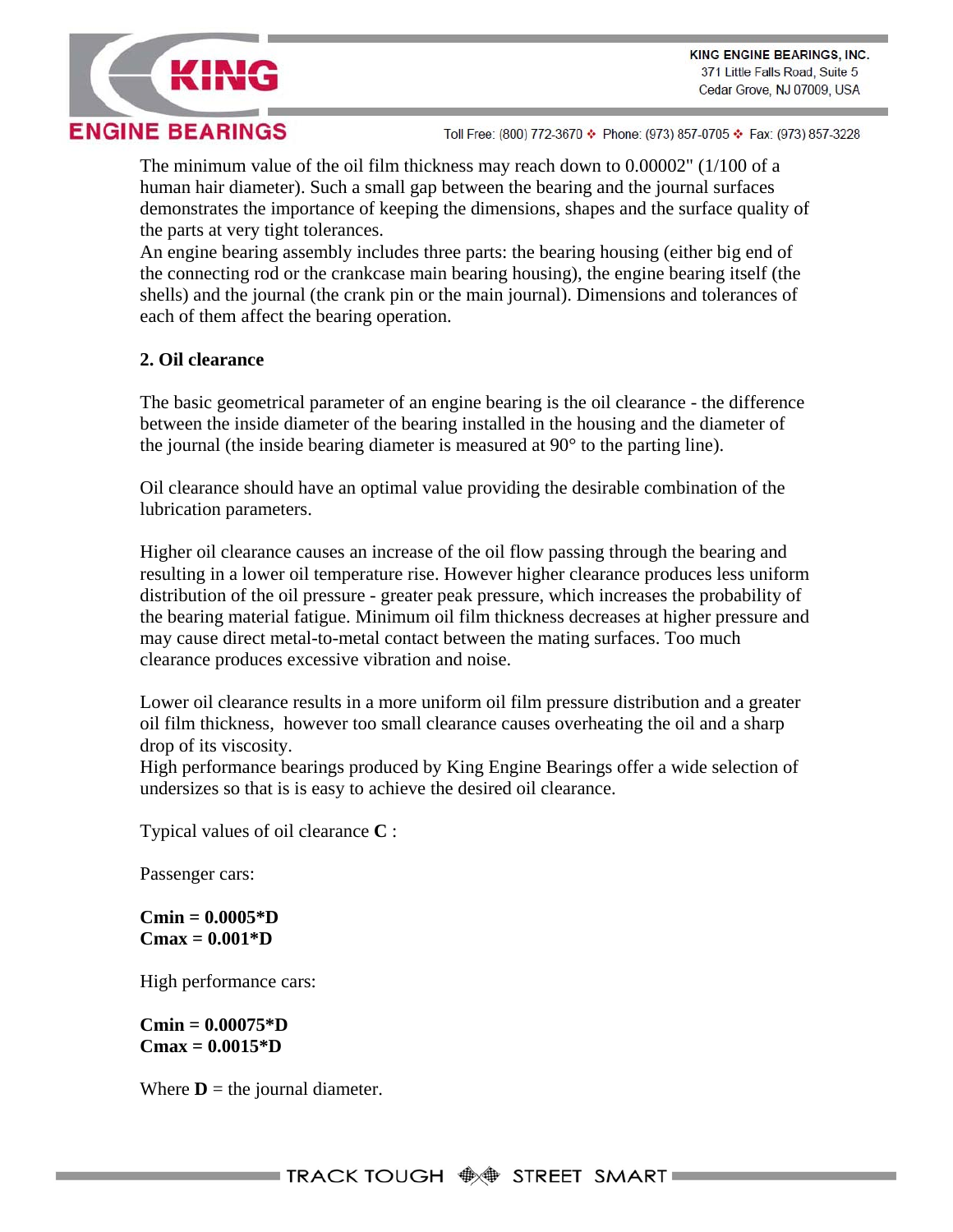

**KING ENGINE BEARINGS, INC.** 371 Little Falls Road, Suite 5 Cedar Grove, NJ 07009, USA

Toll Free: (800) 772-3670 � Phone: (973) 857-0705 � Fax: (973) 857-3228

#### **3. Excentricity**

The inside bearing surface is not round. It has a lemon shape due to the varying thickness of the bearing wall having maximal value at the centerline (**T**) and gradually decreasing towards the parting line. It is accepted to measure the minimal value of the bearing wall thickness (**Te**) at a certain specified height **h** (Fig.2) in order to exclude the zone of the crush relief.



Fig.2 Bearing eccentricity

The difference between the maximum and minimum wall thickness is called eccentricity:

#### **eccentricity = T - Te**

Eccentricity produced by the varying wall thickness is added to the eccentricity "**e**" caused by the displacement of the journal from the concentric position (Fig.1). Such increased total eccentricity allows the establishment of a more stable regime of hydrodynamic lubrication.

With regards to the hydrodynamic conditions the bearing with an eccentricity is equivalent to the bearing with an increased diameter (or increased oil clearance). The oil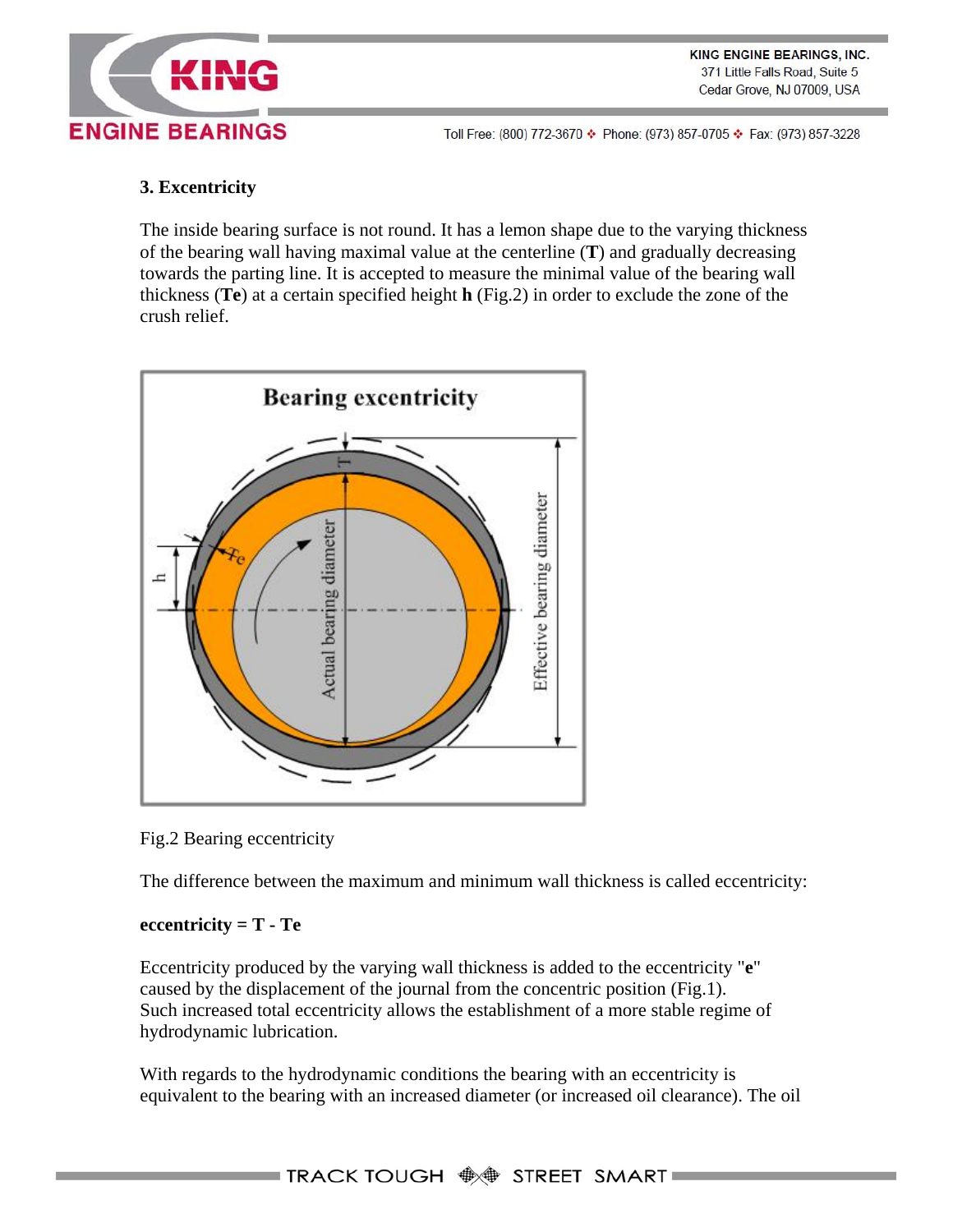



wedge of the bearing with eccentricity is the same as the wedge formed by the bearing with an increased diameter ("effective bearing diameter"). On the other hand the actual bearing diameter is not changed, thus the adverse effect of the bearing clearance on the vibration and noise is prevented.

Bearing eccentricity is designed to compensate distortions of the bearing housing bores caused by the forced applied to the connecting rod and to the crankcase. Under these forces the housing bore is stretched in the vertical direction. As a result the bearing diameter measured along the parting line decreases (close-in) changing the shape of the oil wedge. The bearing's eccentricity allows it to retain the wedge shape of the oil gap, which is required for hydrodynamic regime of lubrication.

King performance engine bearings operating at high rotation speed and high loads have an increased amount of eccentricity.

Advanced quality control techniques of the machining operations used by King Engine Bearings allow the production of bearings with tight wall thickness tolerances ("Bull's Eye Tolerance"). Such tight tolerances result in superior consistency of the oil clearance and eccentricity.

Recommended values of eccentricity:

For passenger cars: 0.0002 - 0.0008" For high performance cars: 0.0006 - 0.0012"

Location of the eccentric wall measurement (**h**) is within the range 1/4-5/8" depending on the journal diameter. **h**=3/8" for 1.6-3.4" journals**.**

#### **4. Crush height**

The outside diameter of an engine bearing is always greater than the diameter of its housing.

The difference between the diameters affects the amount of the elastic compression of the bearing installed in the housing. Firmly tightened bearing has a uniform contact with the housing surface, which prevents the bearing displacement in the housing during the operation, provides maximum heat transfer through the contacting surfaces and increases the rigidity of the housing.

Since the direct measurement of the bearing circumference is a difficult task, another parameter characterizing the bearing press fit is commonly measured - crush height.

Crush height is the difference between the outside circumferential length of a half bearing (one half shell) and the half of the housing circumference.

Fig.3 presents an illustration of the device for measuring crush height.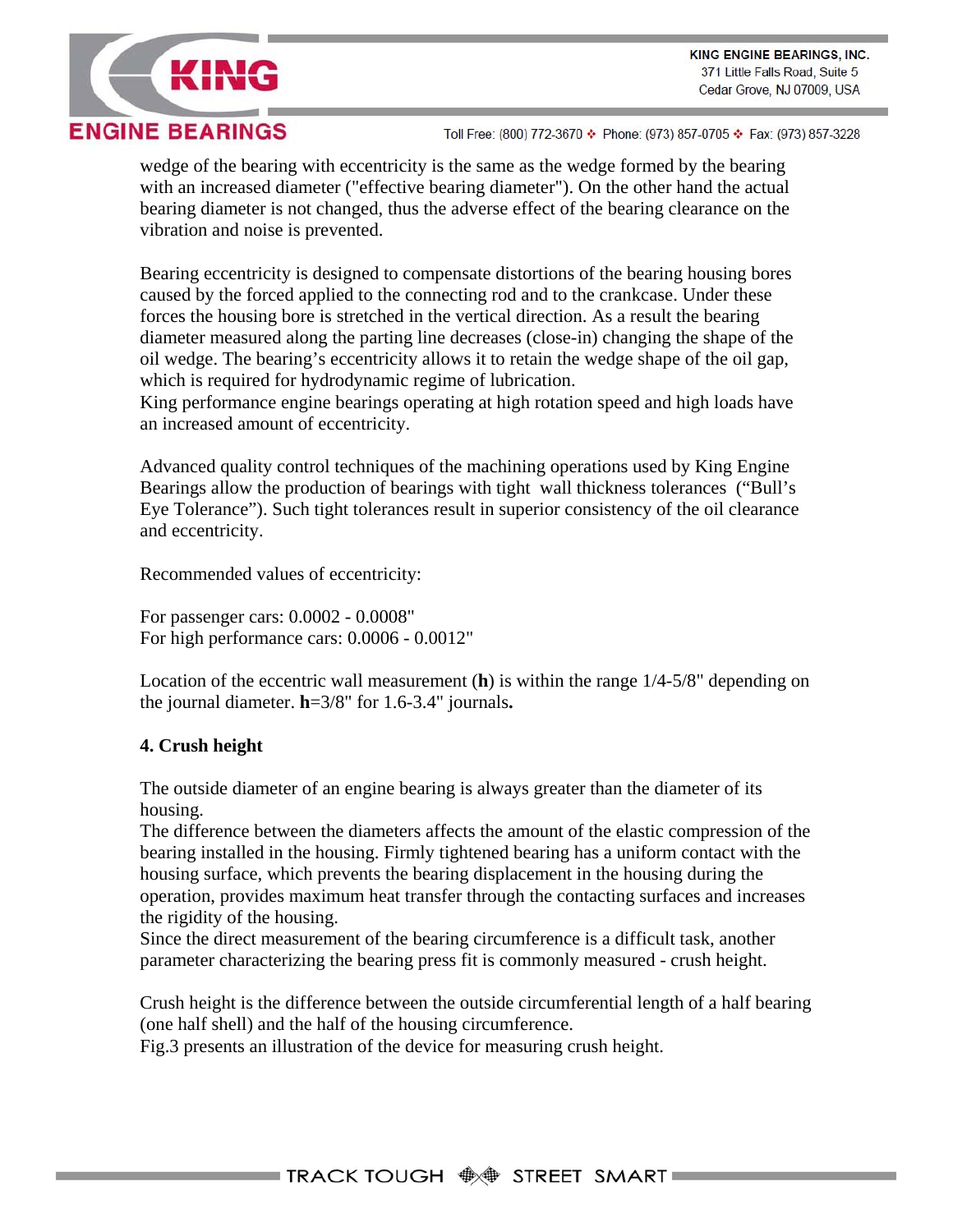



Fig.3 Crush height measurement

The tested bearing is installed in the gauge block and pressed with a predetermined force **F.** The force is proportional to the cross-section area of the bearing wall.

The value of the crush height is dependent on the bearing diameter, housing material (modulus of elasticity and thermal extension), housing stricture (rigidity) and the temperature.

King performance bearings working at high loads and increased temperatures are designed with increased crush height, which provides better heat transfer and a greater press fit in the bearing housing.

Typical values of the crush height of 1.5-2.5" diameter bearings:

For passenger cars: 0.001-0.002" For high performance cars: 0.002-0.004".

#### **5. Crankshaft**

A significant part of engine bearing damages is caused by defects of the journals. The basic geometrical parameter of a journal is its diameter. The required relationship between the housing bore diameter, the bearing wall thickness and the journal diameter determines the value of the oil clearance within the tolerances providing a reliable hydrodynamic lubrication.

Commonly crankshafts have a diameter tolerance 0.0005-0.001".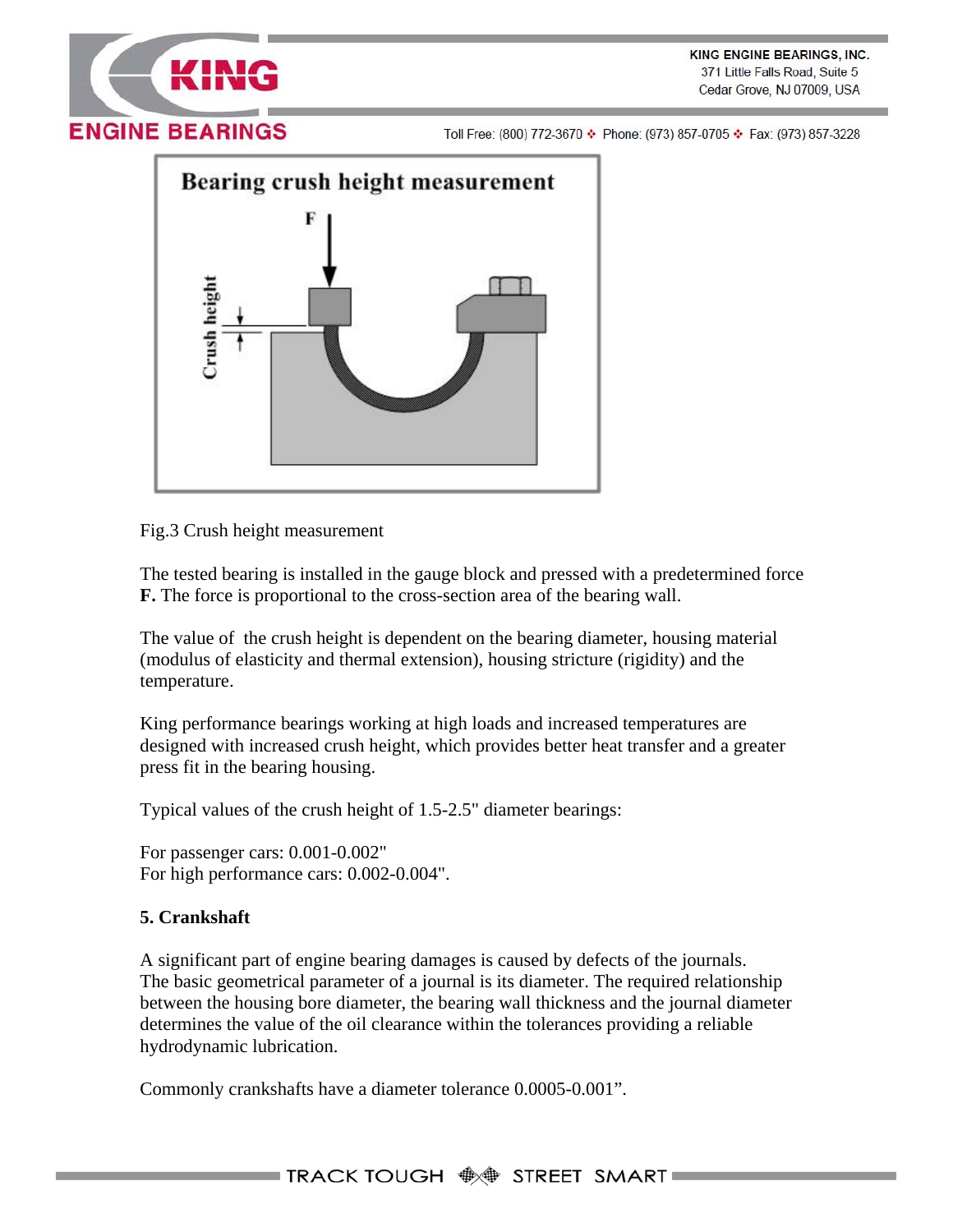



Ideally a journal has a cylindrical shape. However the actual journal shape may deviate from being a perfect cylinder.

If the journal pin diameter varies in the axial direction the journal shape forms one of the following patterns (Fig.4): taper (conical), barrel (convex) or hour glass (concave). The taper/barrel/hour glass journal diameter deviation should be not greater than: .0001 of the journal length (for tri-metal bearings), .0002 of the journal length (for bi-metal bearings).

Variations of the journal diameter in the tangential direction produce roundness defects: ovality or waves along the circumference of the journal (grinding chatter marks). Chatter marks produce undesirable shape of the oil gap breaking the oil film between the bearing and journal surfaces.

**Journal shape deviations Barrel** Hour glass Taper (conical) (concave) (convex) Chatter marks on journal in tangential direction

Out-of-round deviations of a journal should be maximum 0.00004".

Fig.4 Journal shape deviations

The main pins of a crankshaft should be aligned (concentric). Misalignments (deviations from concentricity) may cause direct contact between the bearing and the misaligned journal pin. Misalignments are particularly dangerous for tri-metal bearings due to thin overlays, which may be removed by the contacting journal.

Recommendations for maximum misalignment of the main pins:

For tri-metal bearings: 0.001" overall value; 0.0005" on adjacent journals.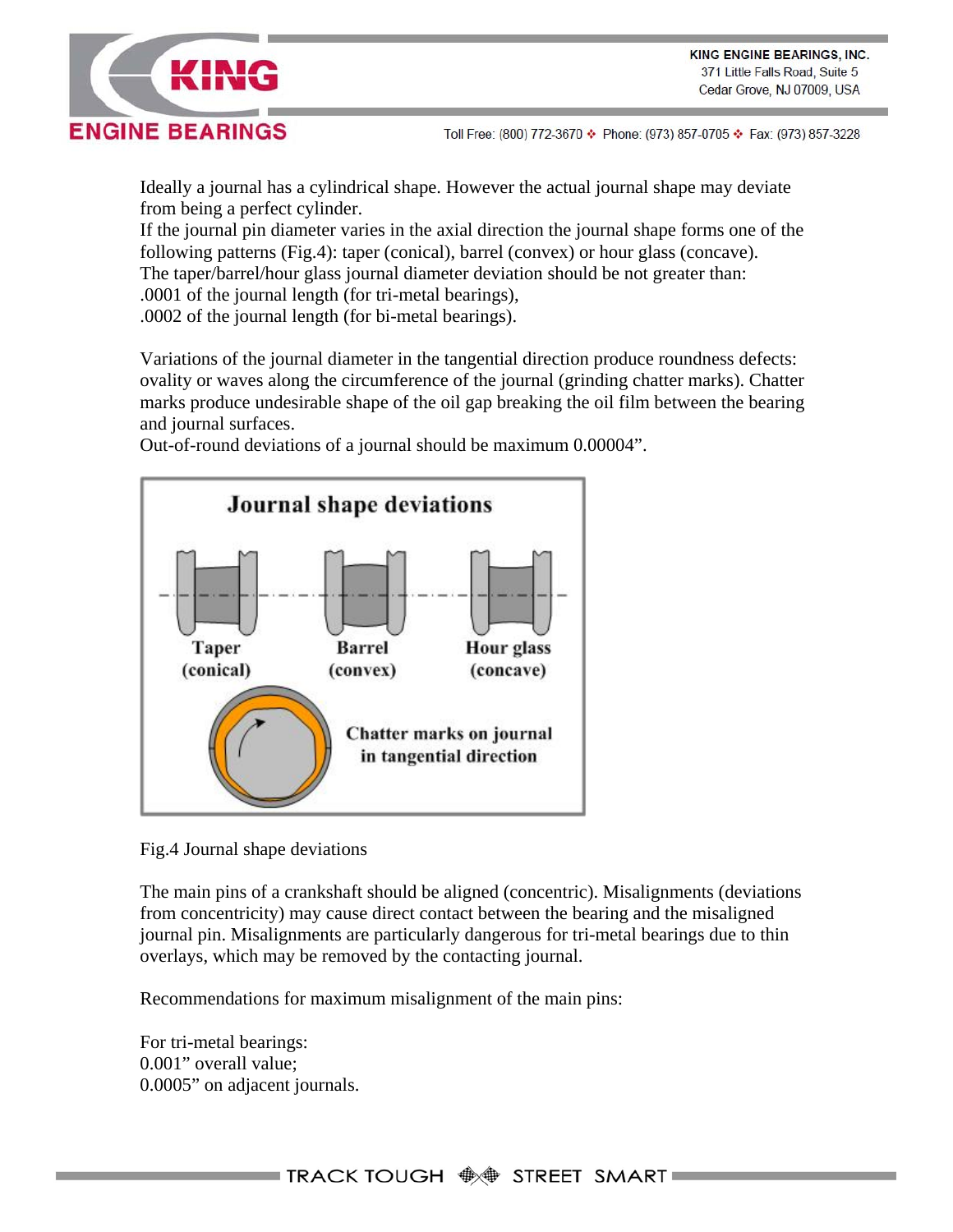

For bi-metal bearings: 0.002" overall value; 0.001" on adjacent journals.

The pins of a crankshaft should be parallel to each other. Maximum deviations from the parallelism: 0.0005" for tri-metal bearings and 0.001" for bi-metal bearings.

Excessive wear of a bearing surface may also be caused by a direct metal-to-metal contact due to the journal surface roughness. Surface quality is particularly important in bearings operating with low oil film thickness (highly loaded bearings, low viscosity oils).

Reliable hydrodynamic lubrication is guaranteed if two surface quality characteristics are controlled: Ra (average roughness) and Rz (average maximum height of the profile):

For low and medium loaded bearings:  $Ra = 10$ microinch max.  $Rz = 50$  microinch max.

For highly loaded bearings:  $Ra = 8$  microinch max.  $Rz = 25$  microinch max.

#### **6. Crankcase**

Bores have a diameter tolerance 0.001".

Surface finish of bores: 50-80 microinch.

Out-of-round (ovality) is allowed only if the diameter in the horizontal direction (along the parting line) is larger than that in the vertical direction. Otherwise the bearing eccentricity required for establishing stable hydrodynamic lubrication may be too low. The maximum out-of-round is 0.001".

Recommendations for maximum misalignment of the bores:

For tri-metal bearings: 0.001" overall value (front to rear) 0.0005" on adjacent bores.

For bi-metal bearings: 0.002" overall value (front to rear) 0.001" on adjacent bores.